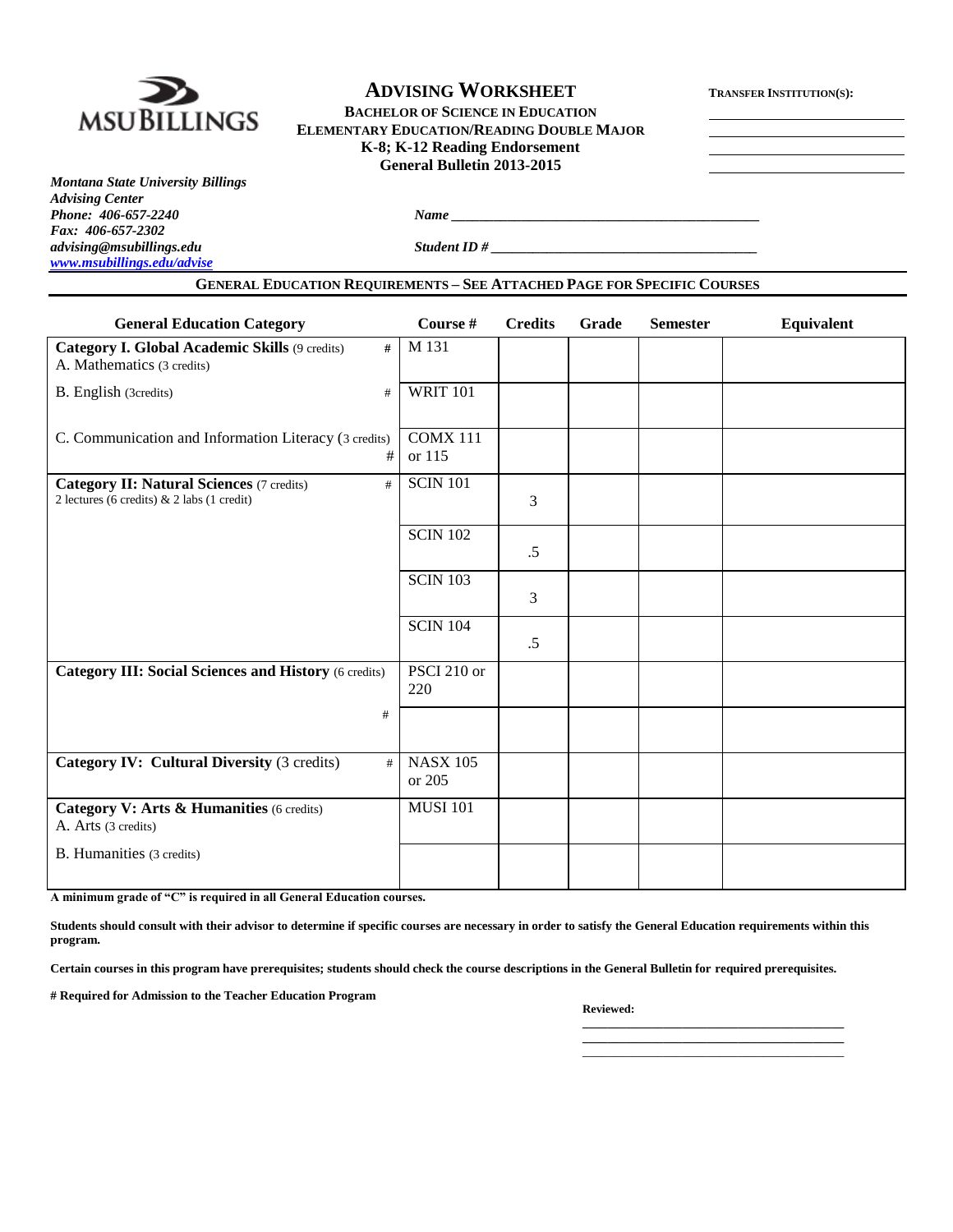# **GENERAL EDUCATION REQUIREMENTS**

|             |     | <b>CATEGORY I: GLOBAL ACADEMIC SKILLS</b>                       | 9 credits                        |
|-------------|-----|-----------------------------------------------------------------|----------------------------------|
|             |     | Students are required to take once course from each subcategory |                                  |
|             |     | <b>Subcategory A - Mathematics</b>                              | 3 credits                        |
| М           | 131 | Mathematics for Elementary Teachers II                          | 3                                |
|             |     | Subcategory B - English                                         | 3 credits                        |
| WRIT        | 101 | College Writing I                                               | 3                                |
| WRIT        | 201 | College Writing II                                              | 3                                |
|             |     |                                                                 |                                  |
|             |     | Subcategory C- Communication & Information Literacy 3 credits   |                                  |
| COMX        | 111 | Introduction to Public Speaking                                 | 3                                |
| COMX        | 115 | Introduction to Interpersonal Communication 3                   |                                  |
|             |     | <b>CATEGORY II: NATURAL SCIENCES</b>                            | 6 cr. lecture & 1 cr. lab        |
|             |     |                                                                 | 7 credits                        |
|             |     | Subcategories A and B – Integrated Sciences                     |                                  |
|             |     | SCIN 101, 102, 103 & 104 Integrated Sciences                    | $3, \frac{1}{2}, 3, \frac{1}{2}$ |
|             |     | <b>CATEGORY III: SOCIAL SCIENCES AND HISTORY</b>                | 6 credits                        |
|             |     | Students are required to take one course from each subcategory  |                                  |
|             |     | <b>Subcategory A – Social Sciences</b>                          | 3 credits                        |
| PSCI        | 210 | Introduction to American Government                             | 3                                |
| <b>PSCI</b> | 220 | Intro to Comparative Government                                 | 3                                |
|             |     | <b>Subcategory A - History</b>                                  | 3 credits                        |
| <b>HSTA</b> | 101 | American History I                                              | 3                                |
| <b>HSTA</b> | 102 | American History II                                             | 3                                |
|             |     |                                                                 |                                  |
|             |     | <b>CATEGORY IV: CULTURAL DIVERSITY</b>                          | 3 credits                        |
| <b>NASX</b> | 105 | Introduction to Native American Studies                         | 3                                |
| <b>NASX</b> | 205 | Native Americans in Contemporary Society                        | 3                                |

| <b>CATEGORY V: ARTS &amp; HUMANITIES</b> |     |                                   | 6 credits |
|------------------------------------------|-----|-----------------------------------|-----------|
| Subcategory A - Arts                     |     |                                   | 3 credits |
| <b>MUSI</b>                              | 101 | <b>Enjoyment of Music</b>         | 3         |
|                                          |     | <b>Subcategory B - Humanities</b> | 3 credits |
| <b>ARTH</b>                              | 150 | Introduction to Art History       | 3         |
| <b>HONR</b>                              | 111 | Perspectives and Understanding    | 3         |
| LIT                                      | 110 | Introduction to Literature        | 3         |
| LIT                                      | 240 | The Bible as Literature           | 3         |
| PHL                                      | 110 | Introduction to Ethics            | 3         |
| PHL                                      | 111 | Philosophies of Life              | 3         |

**Please note Elementary Education requires specific courses for General Education requirements, as listed above. This list does not reflect all approved General Education courses.**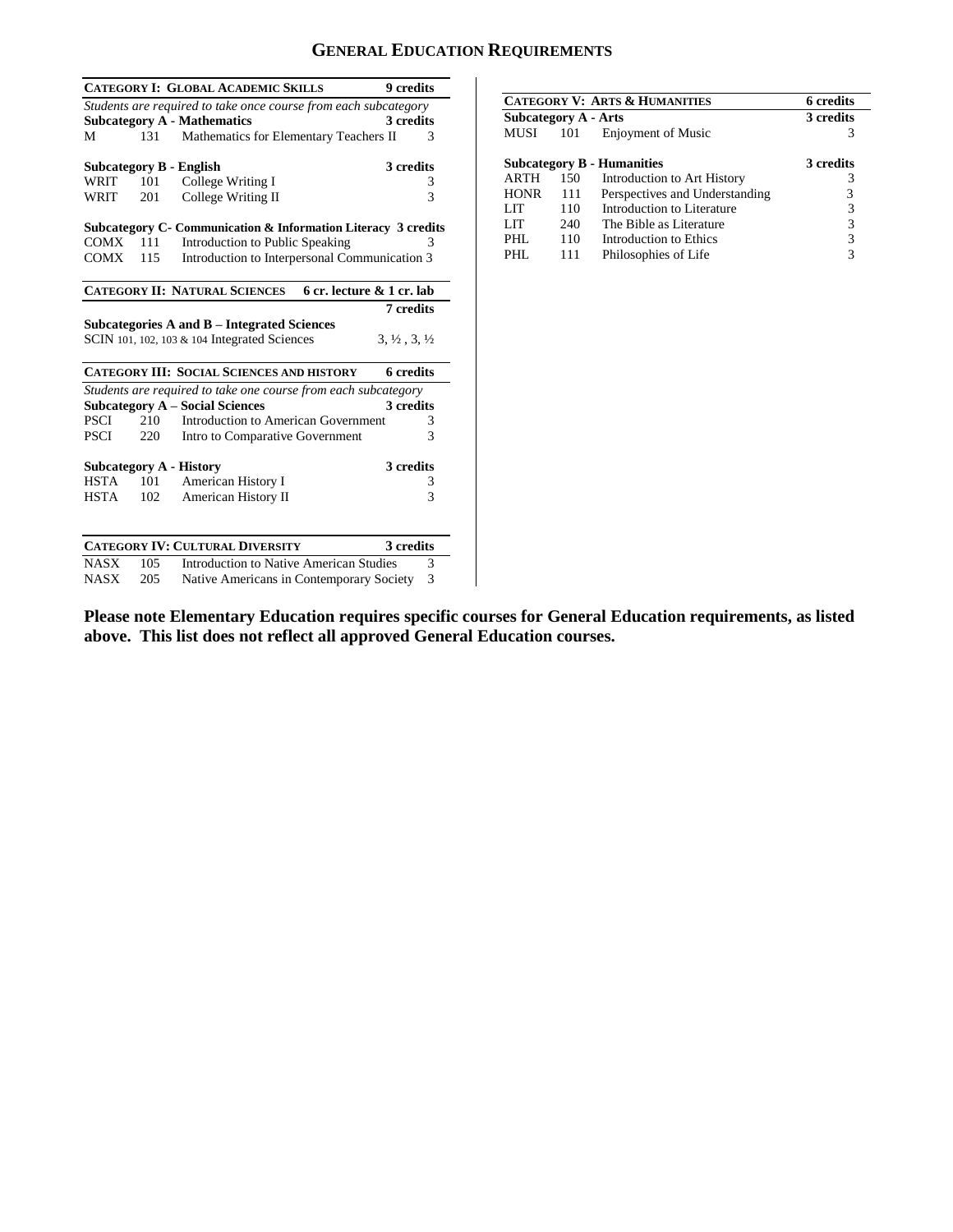|                         |                                                                      | <b>Course</b>                                                                                          | <b>Credits</b> | Grade | <b>Semester</b> | <b>Equivalent</b> |  |  |  |
|-------------------------|----------------------------------------------------------------------|--------------------------------------------------------------------------------------------------------|----------------|-------|-----------------|-------------------|--|--|--|
|                         | A minimum grade of $C$ or better is required in all major coursework |                                                                                                        |                |       |                 |                   |  |  |  |
|                         |                                                                      | Professional Core for Elementary Education - # Required for Admission to the Teacher Education Program |                |       |                 |                   |  |  |  |
| #EDU                    | 105                                                                  | <b>Education and Democracy</b>                                                                         | 3              |       |                 |                   |  |  |  |
| ^#EDU                   | 220/                                                                 | Human Growth and Development/                                                                          | 3              |       |                 |                   |  |  |  |
|                         | 220L                                                                 | Lab (45 hour practicum required)                                                                       |                |       |                 |                   |  |  |  |
| #EDU                    | 221                                                                  | <b>Education Psychology and Measurement</b>                                                            | 3              |       |                 |                   |  |  |  |
| $^{\wedge\text{HEDSP}}$ | 204                                                                  | Introduction to Teaching Exceptional Learners                                                          | 3              |       |                 |                   |  |  |  |
|                         |                                                                      | (15 hour practicum required)                                                                           |                |       |                 |                   |  |  |  |
| #HTH                    | 201                                                                  | <b>Health Issues for Educators</b>                                                                     | 3              |       |                 |                   |  |  |  |
| <b>EDU</b>              | 381                                                                  | Curriculum Theory and Design                                                                           | 3              |       |                 |                   |  |  |  |
| <b>EDU</b>              | 353                                                                  | Junior Field Experience                                                                                | $\mathfrak{D}$ |       |                 |                   |  |  |  |
| <b>EDU</b>              | 495B                                                                 | Student Teaching: K-8                                                                                  | 9              |       |                 |                   |  |  |  |
| <b>EDU</b>              | 406                                                                  | Philosophical, Legal and Ethical Issues in                                                             | 3              |       |                 |                   |  |  |  |
|                         |                                                                      | Education                                                                                              |                |       |                 |                   |  |  |  |

### **Required Elementary Education Courses**

| <b>ARTZ</b> | 102  | Fundamentals of Art for Elementary Teachers  | 2 |  |  |
|-------------|------|----------------------------------------------|---|--|--|
| M           | 130  | Mathematics for Elementary Teachers I        | 3 |  |  |
| <b>GPHY</b> | 121  | Human Geography                              |   |  |  |
| <b>OR</b>   |      |                                              | 3 |  |  |
| <b>HSTR</b> | 102  | <b>Western Civilization II</b>               |   |  |  |
| <b>EDU</b>  | 397A | Methods: K-8 Language Art                    | 4 |  |  |
| <b>EDU</b>  | 397B | Methods: K-8 Social Studies                  | 3 |  |  |
| <b>EDU</b>  | 397C | Methods: K-8 Mathematics                     | 3 |  |  |
| <b>EDU</b>  | 397D | Methods: K-8 Science                         | 3 |  |  |
| <b>EDU</b>  | 397E | Methods: K-8 Art                             | 3 |  |  |
| <b>EDU</b>  | 397F | Methods: K-8 Music                           | 3 |  |  |
| <b>HEE</b>  | 308  | <b>Education Methods: Health Enhancement</b> | 3 |  |  |
|             |      | Strategies in the Elementary School K-8      |   |  |  |
| <b>EDU</b>  | 433  | Reflective Practices in Teaching Reading     | 4 |  |  |

## **Reading Major Requirements**

| <b>EDEC</b> | 310  | Child in the Family                                     | 3 |  |  |
|-------------|------|---------------------------------------------------------|---|--|--|
| <b>EDU</b>  | 330  | <b>Emergent Literacy</b>                                | 3 |  |  |
| <b>EDU</b>  | 333  | Reading and Writing Across the Curriculum               | 3 |  |  |
| <b>EDU</b>  | 336  | Cognitive and Language Development in<br>Young Children | 3 |  |  |
| <b>EDU</b>  | 413  | Development Student Writing                             | 3 |  |  |
| <b>EDU</b>  | 430  | Teaching Reading K-3                                    | 3 |  |  |
| <b>EDU</b>  | 432  | Literature and Literacy for Young adults                | 3 |  |  |
| <b>EDU</b>  | 435  | Theories in Reading                                     | 3 |  |  |
| <b>EDU</b>  | 438  | Literacy Assessment, Diagnosis and<br>Instruction       | 3 |  |  |
| <b>EDU</b>  | 495D | Reading Student Teaching I                              | 3 |  |  |
| <b>EDU</b>  | 495E | Reading Student Teaching II                             | 3 |  |  |